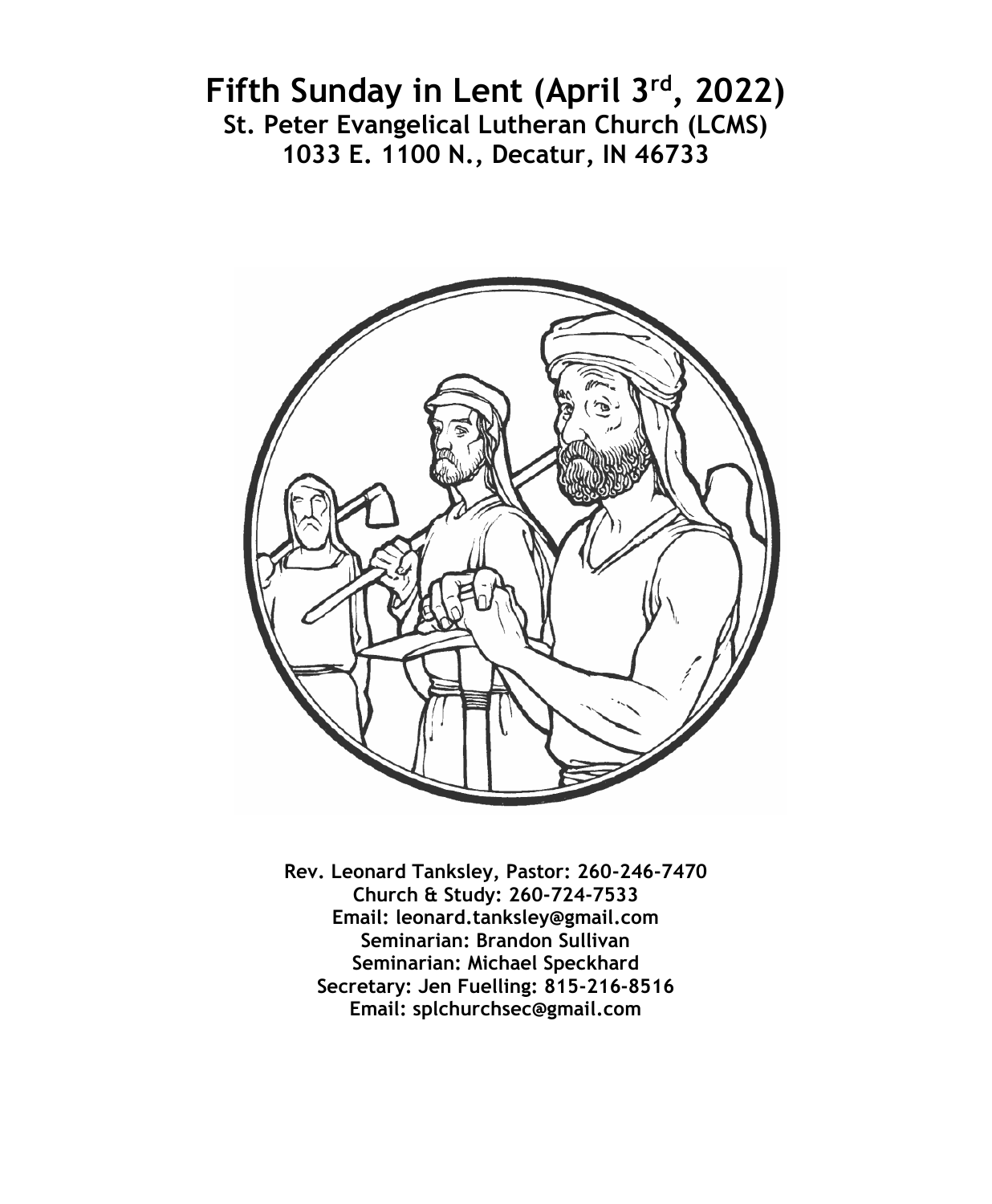## **Opening Hymn: 575 My Hope Is Built on Nothing Less**

# **The Holy Baptism of Emmett Noble Liles**

#### *Stand*

*The sign of the cross may be made by all in remembrance of their Baptism.*

- **P** In the name of the Father and of the  $\pm$  Son and of the Holy Spirit.
- C **Amen.**
- $\overline{P}$  Our help is in the name of the Lord,
- C **who made heaven and earth.**
- P If You, O Lord, kept a record of sins, O Lord, who could stand?
- C **But with You there is forgiveness; therefore You are feared.**
- P Since we are gathered to hear God's Word, call upon Him in prayer and praise, and receive the body and blood of our Lord Jesus Christ in the fellowship of this altar, let us first consider our unworthiness and confess before God and one another that we have sinned in thought, word, and deed, and that we cannot free ourselves from our sinful condition. Together as His people let us take refuge in the infinite mercy of God, our heavenly Father, seeking His grace for the sake of Christ, and saying: God, be merciful to me, a sinner.
- C **Almighty God, have mercy upon us, forgive us our sins, and lead us to everlasting life. Amen.**
- P Almighty God in His mercy has given His Son to die for you and for His sake forgives you all your sins. As a called and ordained servant of Christ, and by His authority, I therefore forgive you all your sins in the name of the Father and of the  $\pm$  Son and of the Holy Spirit.
- C **Amen.**

## **Introit**

Salvation belongs to the LORD:\* your blessing be on your | people! **But you, O LORD, are a shield a-** | **bout me,**\* **my glory, and the lifter** | **of my head.** I cried aloud | to the LORD,\* and he answered me from his | holy hill. **I lay** | **down and slept;**\* **I woke again, for the LORD sus-** | **tained me.** I will not be afraid of many thousands of  $|$  people\* who have set themselves against me | all around. **Glory be to the Father and** | **to the Son**\* **and to the Holy** | **Spirit; as it was in the be-** | **ginning,**\* **is now, and will be forever.** | **Amen.** Salvation belongs to the LORD;\* your blessing be on your | people!

C **Lord, have mercy; Christ, have mercy; Lord, have mercy.**

**Kyrie** *LSB 204*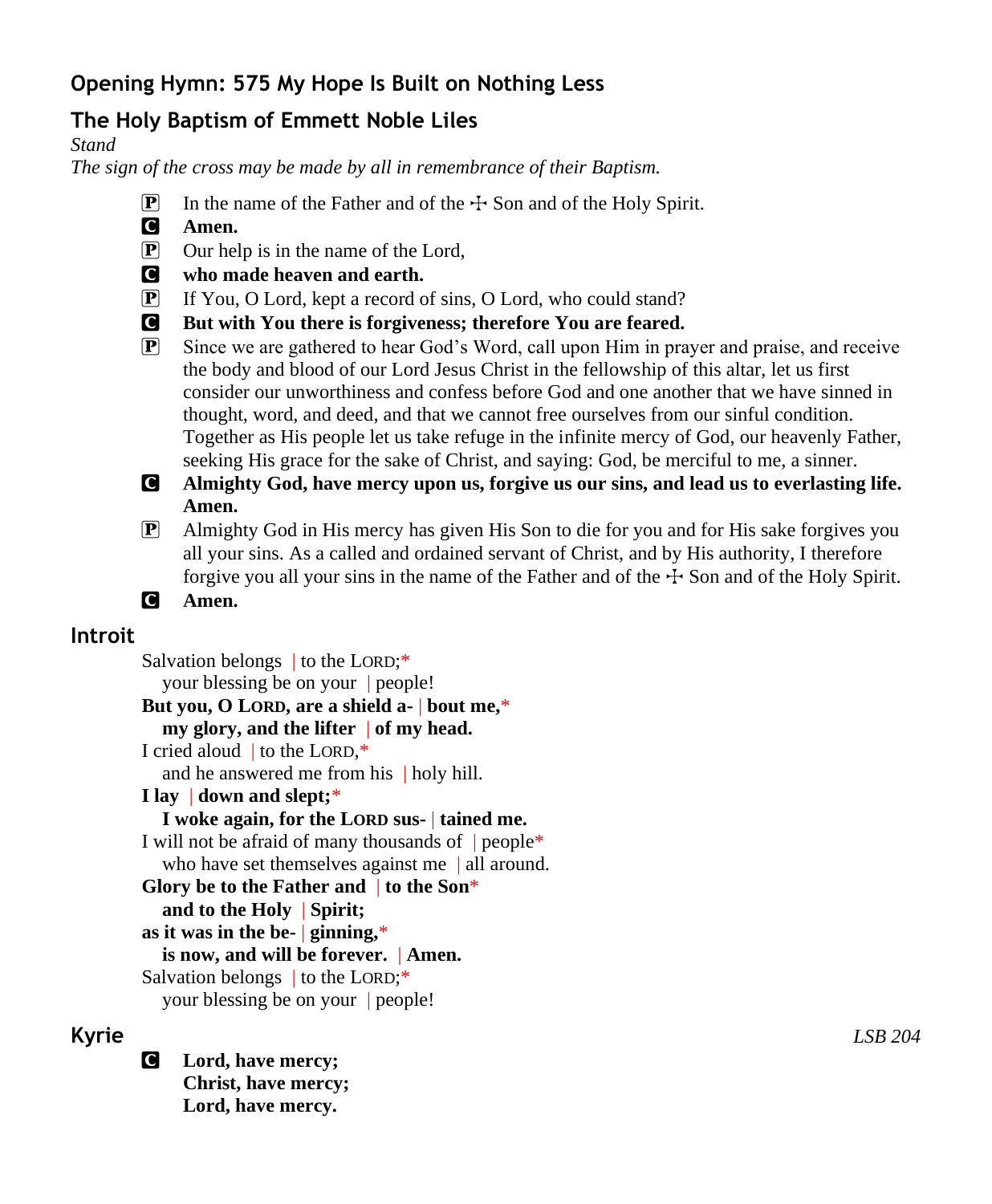## **Salutation and Collect of the Day**

P The Lord be with you.

#### C **And also with you.**

P Let us pray.

Almighty God, by Your great goodness mercifully look upon Your people that we may be governed and preserved evermore in body and soul; through Jesus Christ, Your Son, our Lord, who lives and reigns with You and the Holy Spirit, one God, now and forever.

#### C **Amen.**

#### *Sit*

## **Old Testament Reading** *Isaiah 43:16–21*

<sup>16</sup>Thus says the LORD,

who makes a way in the sea,

a path in the mighty waters,

<sup>17</sup>who brings forth chariot and horse,

army and warrior;

they lie down, they cannot rise,

they are extinguished, quenched like a wick:

<sup>18"</sup>Remember not the former things, nor consider the things of old.

 $19$ Behold, I am doing a new thing; now it springs forth, do you not perceive it?

I will make a way in the wilderness and rivers in the desert.

 $20$ The wild beasts will honor me.

the jackals and the ostriches,

for I give water in the wilderness, rivers in the desert,

to give drink to my chosen people,  $21$ <sup>the</sup> people whom I formed for myself

that they might declare my praise."

A This is the Word of the Lord.

C **Thanks be to God.**

#### **Epistle** *Philippians 3:8–14*

<sup>8</sup>Indeed, I count everything as loss because of the surpassing worth of knowing Christ Jesus my Lord. For his sake I have suffered the loss of all things and count them as rubbish, in order that I may gain Christ <sup>9</sup> and be found in him, not having a righteousness of my own that comes from the law, but that which comes through faith in Christ, the righteousness from God that depends on faith— $^{10}$ that I may know him and the power of his resurrection, and may share his sufferings, becoming like him in his death,  $\frac{11}{11}$  that by any means possible I may attain the resurrection from the dead.

 $12$ Not that I have already obtained this or am already perfect, but I press on to make it my own, because Christ Jesus has made me his own. <sup>13</sup>Brothers, I do not consider that I have made it my own. But one thing I do: forgetting what lies behind and straining forward to what lies ahead, <sup>14</sup>I press on toward the goal for the prize of the upward call of God in Christ Jesus.

A This is the Word of the Lord.

C **Thanks be to God.**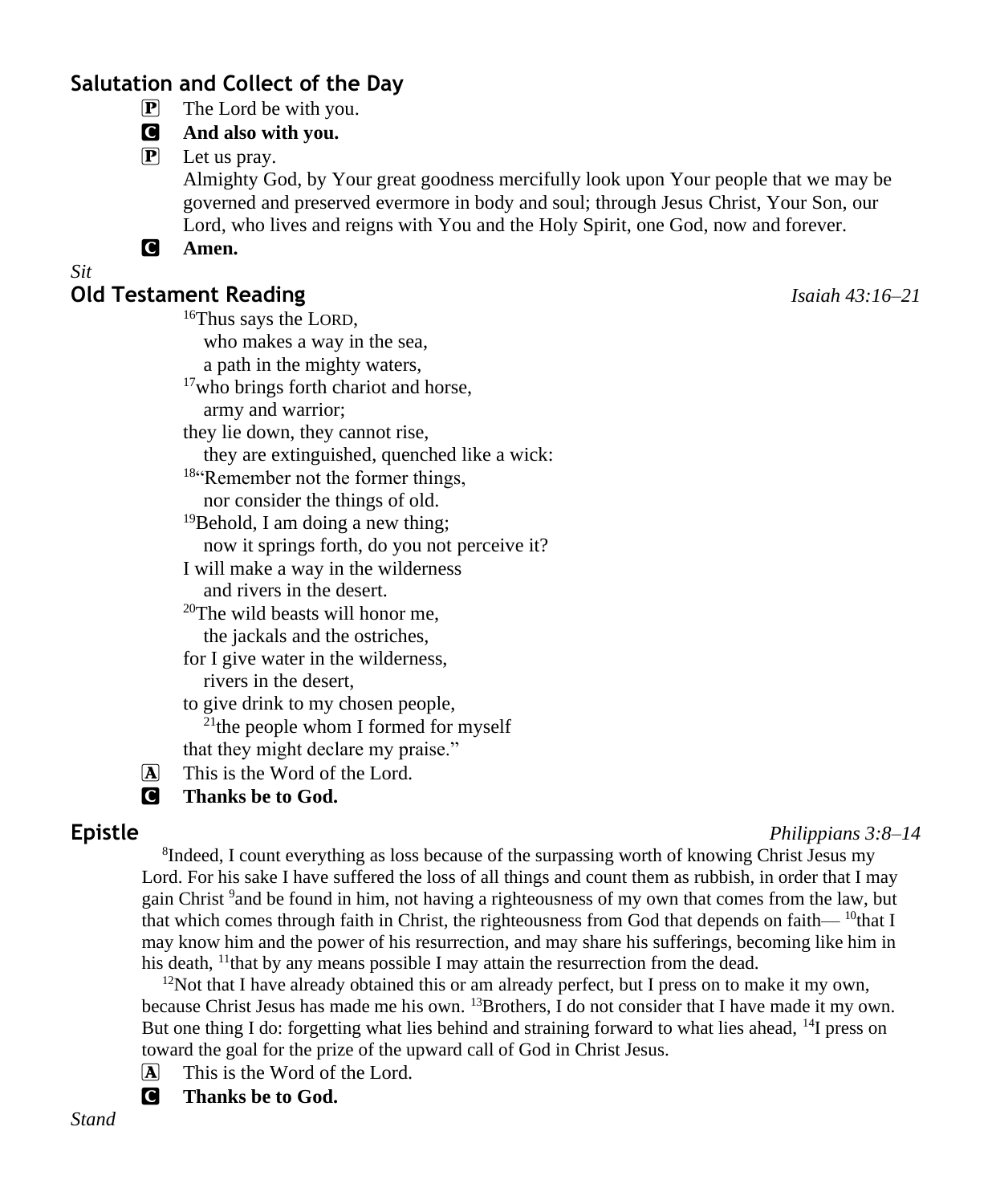#### **Holy Gospel** *Luke 20:9–20*

P The Holy Gospel according to St. Luke, the twentieth chapter.

#### **G** Glory to You, O Lord.

9 [Jesus] began to tell the people this parable: "A man planted a vineyard and let it out to tenants and went into another country for a long while.  $^{10}$ When the time came, he sent a servant to the tenants, so that they would give him some of the fruit of the vineyard. But the tenants beat him and sent him away empty-handed. <sup>11</sup>And he sent another servant. But they also beat and treated him shamefully, and sent him away empty-handed.  $^{12}$ And he sent yet a third. This one also they wounded and cast out. <sup>13</sup>Then the owner of the vineyard said, 'What shall I do? I will send my beloved son; perhaps they will respect him.<sup>'</sup> <sup>14</sup>But when the tenants saw him, they said to themselves, 'This is the heir. Let us kill him, so that the inheritance may be ours.' <sup>15</sup>And they threw him out of the vineyard and killed him. What then will the owner of the vineyard do to them?  $16$ He will come and destroy those tenants and give the vineyard to others." When they heard this, they said, "Surely not!" <sup>17</sup>But he looked directly at them and said, "What then is this that is written:

'The stone that the builders rejected

has become the cornerstone'?

<sup>18</sup>Everyone who falls on that stone will be broken to pieces, and when it falls on anyone, it will crush him."

<sup>19</sup>The scribes and the chief priests sought to lay hands on him at that very hour, for they perceived that he had told this parable against them, but they feared the people.  $^{20}$ So they watched him and sent spies, who pretended to be sincere, that they might catch him in something he said, so as to deliver him up to the authority and jurisdiction of the governor.

 $\mathbf{P}$  This is the Gospel of the Lord.

C **Praise to You, O Christ.**

## **Nicene Creed**

C **I believe in one God,**

 **the Father Almighty, maker of heaven and earth and of all things visible and invisible.**

**And in one Lord Jesus Christ,**

 **the only-begotten Son of God, begotten of His Father before all worlds, God of God, Light of Light, very God of very God, begotten, not made, being of one substance with the Father, by whom all things were made; who for us men and for our salvation came down from heaven and was incarnate by the Holy Spirit of the virgin Mary and was made man; and was crucified also for us under Pontius Pilate. He suffered and was buried. And the third day He rose again according to the Scriptures and ascended into heaven**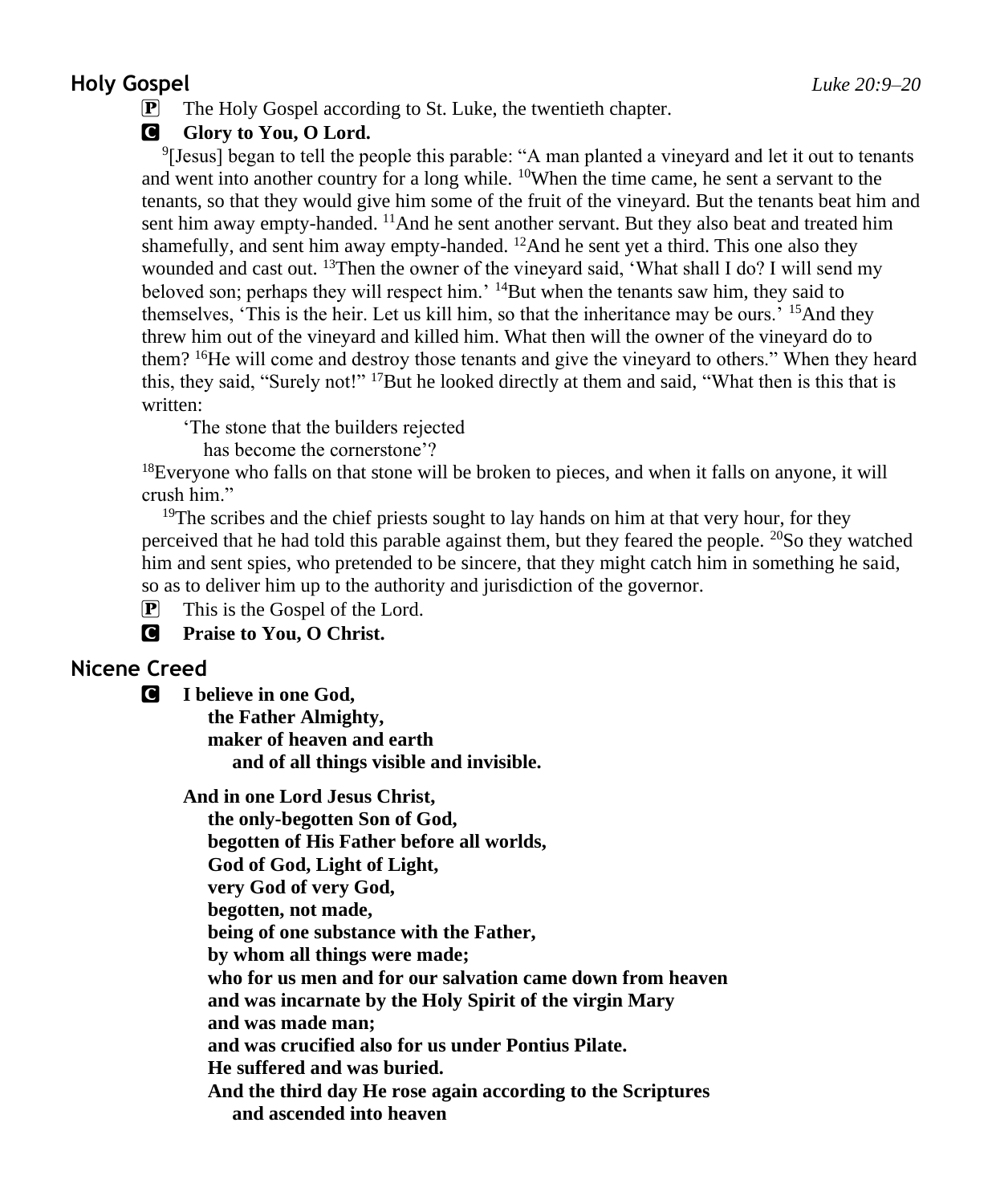**and sits at the right hand of the Father. And He will come again with glory to judge both the living and the dead, whose kingdom will have no end.**

**And I believe in the Holy Spirit,**

 **the Lord and giver of life, who proceeds from the Father and the Son, who with the Father and the Son together is worshiped and glorified, who spoke by the prophets. And I believe in one holy Christian and apostolic Church, I acknowledge one Baptism for the remission of sins, and I look for the resurrection of the dead** and the life  $\div$  of the world to come. Amen.

*Sit*

## **Hymn of the Day: 430 My Song Is Love Unknown**

## **Sermon**

*Stand*

## **Prayer of the Church**

- P In peace, let us pray to the Lord:
- C **Lord, have mercy.**
- P For deliverance from pride and self-justification, that God would rescue us from the folly of believing we are righteous because of our worthiness, and that He would strengthen our faith in the surpassing worth of Christ Jesus, let us pray to the Lord:

## C **Lord, have mercy.**

 $\mathbf{P}$  For pastors, that they would be faithful in the preaching of the Word and the administration of the Sacraments; and for congregations, that they would receive these gifts in thankfulness that Christ was rejected by sinners so that we may be welcomed into His kingdom, let us pray to the Lord:



#### C **Lord, have mercy.**

P For parents, that God would bless them with every good gift to teach their children that salvation and life is theirs in Christ, let us pray to the Lord:



## C **Lord, have mercy.**

P For civil authorities, that God would strengthen them to discourage evil and encourage good; and that He would keep us ever mindful that it is He who shields us and lifts our heads, let us pray to the Lord:

## C **Lord, have mercy.**

- P For the anxious and fearful, that God, who grants sleep and awakens again, would console them with His mercy and deliverance in Christ, let us pray to the Lord:
- 
- C **Lord, have mercy.**
- P For all those in any need, especially:

Charlie Crosby

 Kay Brown (Sister of Dave and Lynn Matthews) for strength as she receives therapy Cathy Runyon (Sister of Brenda Wolf and Becky Fuelling) Helene Hegerfeld (Mother of Brenda Scherer)

Joyce Kenny (Cousin of Brenda Wolf and Becky Fuelling)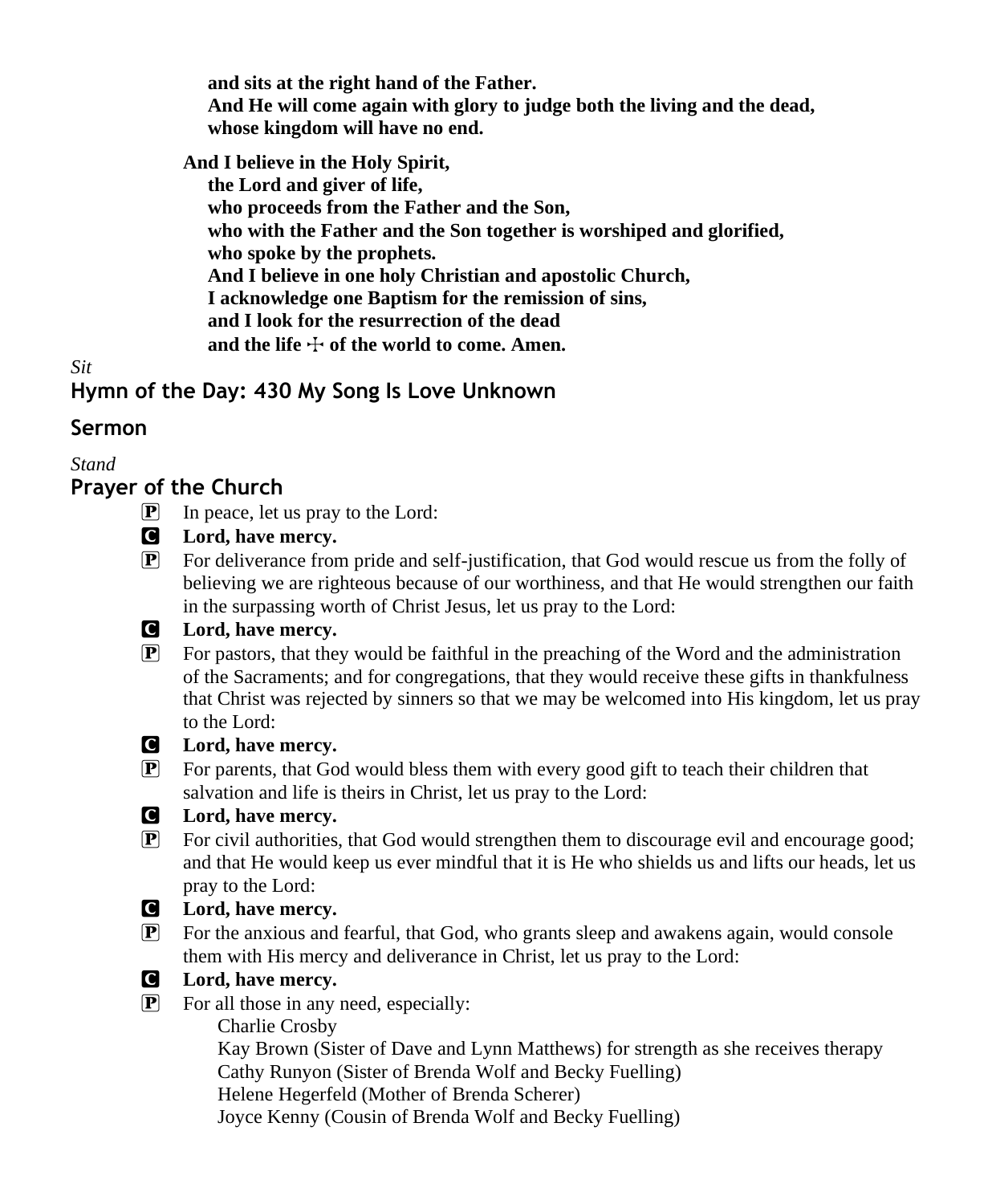Ron Franz for strength and healing Marshall Scheumann Della Hormann (Mother of Karen Franz) Lynn and Lori Matthews Troy Stults (Son of Andy and Brenda Wolf) Eldora Fuelling Andy Buuck (Nephew of Suzann Rekeweg) Jim Fuelling Andy Wolf as he recovers from knee surgery Tammy Dahling (wife of the Rev. D. Dahling) as she undergoes chemotherapy Shirley Buuck (sister-in-law- to Suzann Rekeweg) for strength and healing Nancy Koeneman as she recovers from surgery for breast cancer

let us pray to the Lord:

#### C **Lord, have mercy.**

P For all good works, that God, who does not extinguish us like a wick, would enlighten us in Christ and cause our light to shine before others to the glory of His name, let us pray to the Lord:

#### C **Lord, have mercy.**

P For repentant hearts, that we may abandon all confidence in our flesh, counting all other gains as loss, and so receive Christ's body and blood for the forgiveness of our sins, let us pray to the Lord:



P O Lord, in Baptism You have shared Christ's suffering, death and resurrection with us, that we might be raised from the dead. Preserve us from taking His sacrifice for granted. Encourage us to forget what lies behind and strain forward to what lies ahead, until we attain the resurrection from the dead; through the same Jesus Christ, Your Son, our Lord, who lives and reigns with You and the Holy Spirit, one God, now and forever.

## C **Amen.**

#### **Preface** *LSB 208*

- $\mathbf{P}$  The Lord be with you.
- C **And also with you.**
- $\left| \mathbf{P} \right|$  Lift up your hearts.
- C **We lift them to the Lord.**
- P Let us give thanks to the Lord our God.
- C **It is right to give Him thanks and praise.**
- $\mathbb{P}$  It is truly good, right, and salutary that we should at all times and in all places give thanks to You, O Lord, holy Father, almighty and everlasting God, for the countless blessings You so freely bestow on us and all creation. Above all, we give thanks for Your boundless love shown to us when You sent Your only-begotten Son, Jesus Christ, into our flesh and laid on Him our sin, giving Him into death that we might not die eternally. Because He is now risen from the dead and lives and reigns to all eternity, all who believe in Him will overcome sin and death and will rise again to new life. Therefore with angels and archangels and with all the company of heaven we laud and magnify Your glorious name, evermore praising You and saying: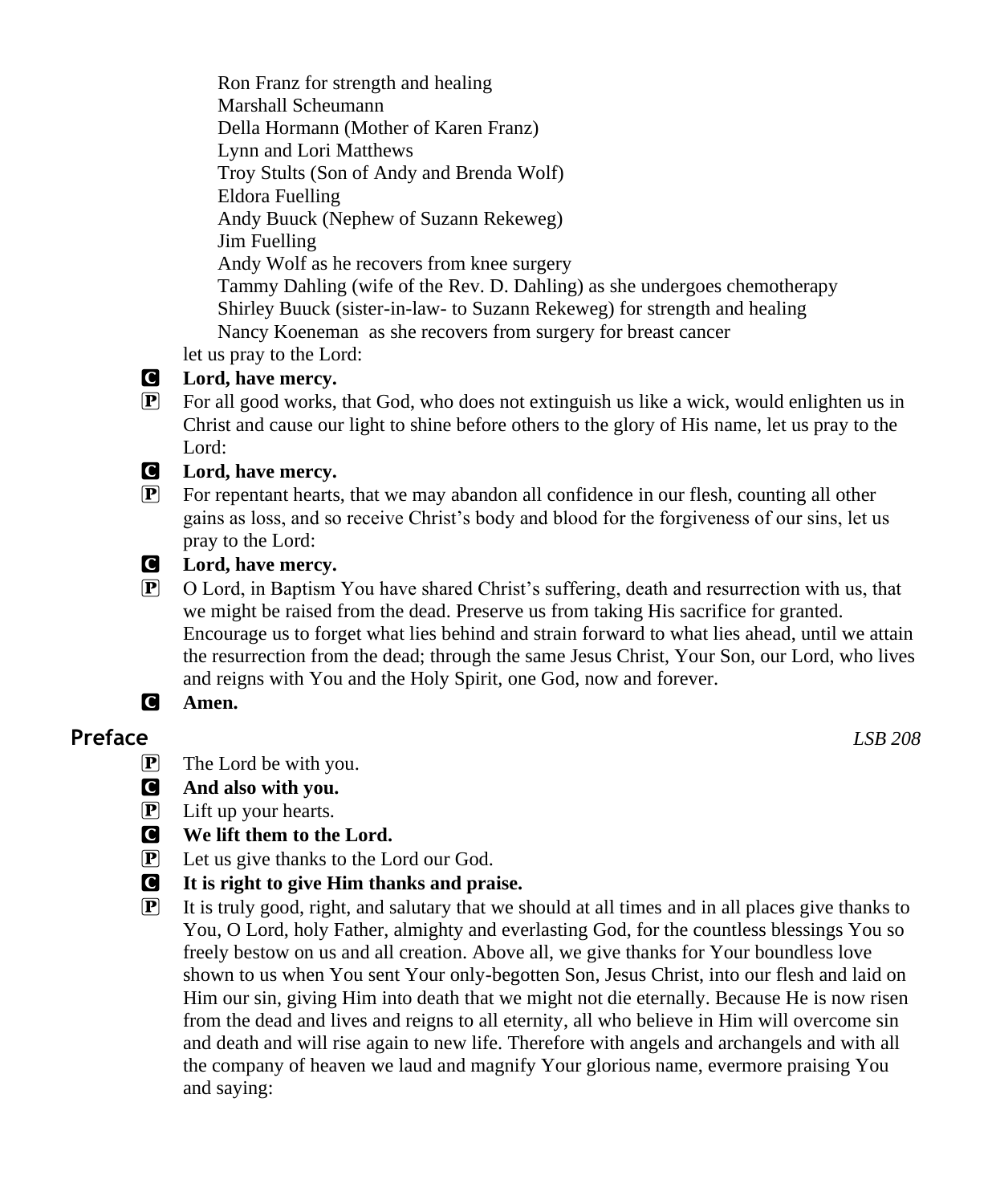#### **Sanctus** *LSB 208*

C **Holy, holy, holy Lord God of Sabaoth adored; Heav'n and earth with full acclaim shout the glory of Your name. Sing hosanna in the highest, sing hosanna to the Lord; Truly blest is He who comes in the name of the Lord!**

Text: Stephen P. Starke

#### **Prayer of Thanksgiving**

**P** Blessed are You, O Lord our God, king of all creation, for You have had mercy on us and given Your only-begotten Son that whoever believes in Him should not perish but have eternal life.

At Your command, Abraham prepared to offer his son Isaac as a sacrifice on the mountain; yet, in mercy You provided a ram as a substitute. We give You thanks that on Calvary You spared not Your only Son but sent Him to offer His life as a ransom for many.

As we eat and drink His body and blood, grant us, like Abraham our father, to trust in Your promise now fulfilled in Christ, the Lamb of God, who takes away the sin of the world.

Hear us as we pray in His name and as He has taught us:

## **Lord's Prayer**

| Our Father who art in heaven,                          | as we forgive those         |  |
|--------------------------------------------------------|-----------------------------|--|
| hallowed be Thy name,                                  | who trespass against us;    |  |
| Thy kingdom come,                                      | and lead us not into        |  |
| Thy will be done on earth                              | temptation,                 |  |
| but deliver us from evil.<br>as it is in heaven;       |                             |  |
| For Thine is the kingdom<br>give us this day our daily |                             |  |
| bread;                                                 | and the power and the glory |  |
| and forgive us our trespasses                          | forever and ever. Amen.     |  |

## **The Words of Our Lord**

P Our Lord Jesus Christ, on the night when He was betrayed, took bread, and when He had given thanks, He broke it and gave it to the disciples and said: "Take, eat; this is My  $+$  body, which is given for you. This do in remembrance of Me."

In the same way also He took the cup after supper, and when He had given thanks, He gave it to them, saying: "Drink of it, all of you; this cup is the new testament in My  $\pm$  blood, which is shed for you for the forgiveness of sins. This do, as often as you drink it, in remembrance of Me."

## **Pax Domini**

 $\mathbf{P}$  The peace of the Lord be with you always.

C **Amen.**

## **Agnus Dei** *LSB 210*

C **1 O Jesus Christ, true Lamb of God, You take the sin of the world away; O Jesus Christ, true Lamb of God, Have mercy on us, Lord, we pray.**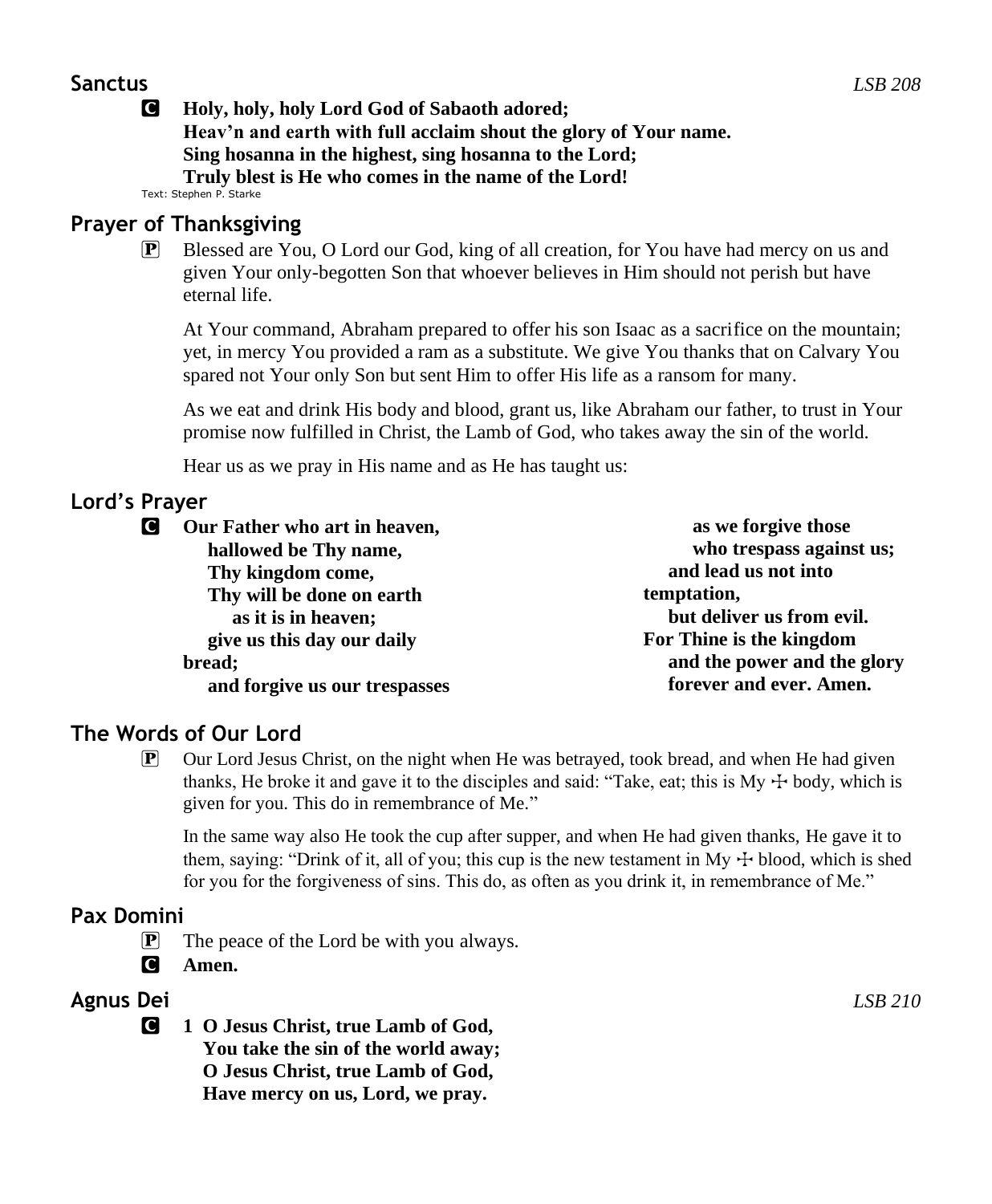**2 O Jesus Christ, true Lamb of God, You take the sin of the world away; Have mercy on us, Jesus Christ, And grant us peace, O Lord, we pray.** Text: Stephen P. Starke

#### *Sit*

#### **Distribution**

**782 Gracious God, You Send Great Blessings**

**433 Glory Be to Jesus**

**543 What Wondrous Love Is This**

#### **Nunc Dimittis** *LSB 211*

C **1 O Lord, now let Your servant Depart in heav'nly peace, For I have seen the glory Of Your redeeming grace: A light to lead the Gentiles Unto Your holy hill, The glory of Your people, Your chosen Israel.**

**2 All glory to the Father, All glory to the Son, All glory to the Spirit, Forever Three in One; For as in the beginning, Is now, shall ever be, God's triune name resounding Through all eternity.**

#### **Post-Communion Collect**

 $\Box$  Let us pray.

We give thanks to You, almighty God, that You have refreshed us through this salutary gift, and we implore You that of Your mercy You would strengthen us through the same in faith toward You and in fervent love toward one another; through Jesus Christ, Your Son, our Lord, who lives and reigns with You and the Holy Spirit, one God, now and forever.



#### **Benedicamus** *LSB 212*

A Let us bless the Lord.

C **Thanks be to God.**

#### **Benediction**

 $\mathbf{P}$  The Lord bless you and keep you.

The Lord make His face shine on you and be gracious to you.

The Lord look upon you with favor and  $\pm$  give you peace.

C **Amen.**

## **Hymn to Depart: 912 Christ Is Our Cornerstone**

**In His Service Today: Preacher/Celebrant:** The Rev. Leonard Tanksley **Liturgist:** The Sem. Brandon Sullivan **Organist:** Mrs. Jackie Sanderson **Deacons:** Bruce Scherer (Head), Joe Werling, Matt Braun, Fred M. Fuelling **Elders:** John Fuelling (Head), Andy Wolf, Rod Busick, Jim Fuelling